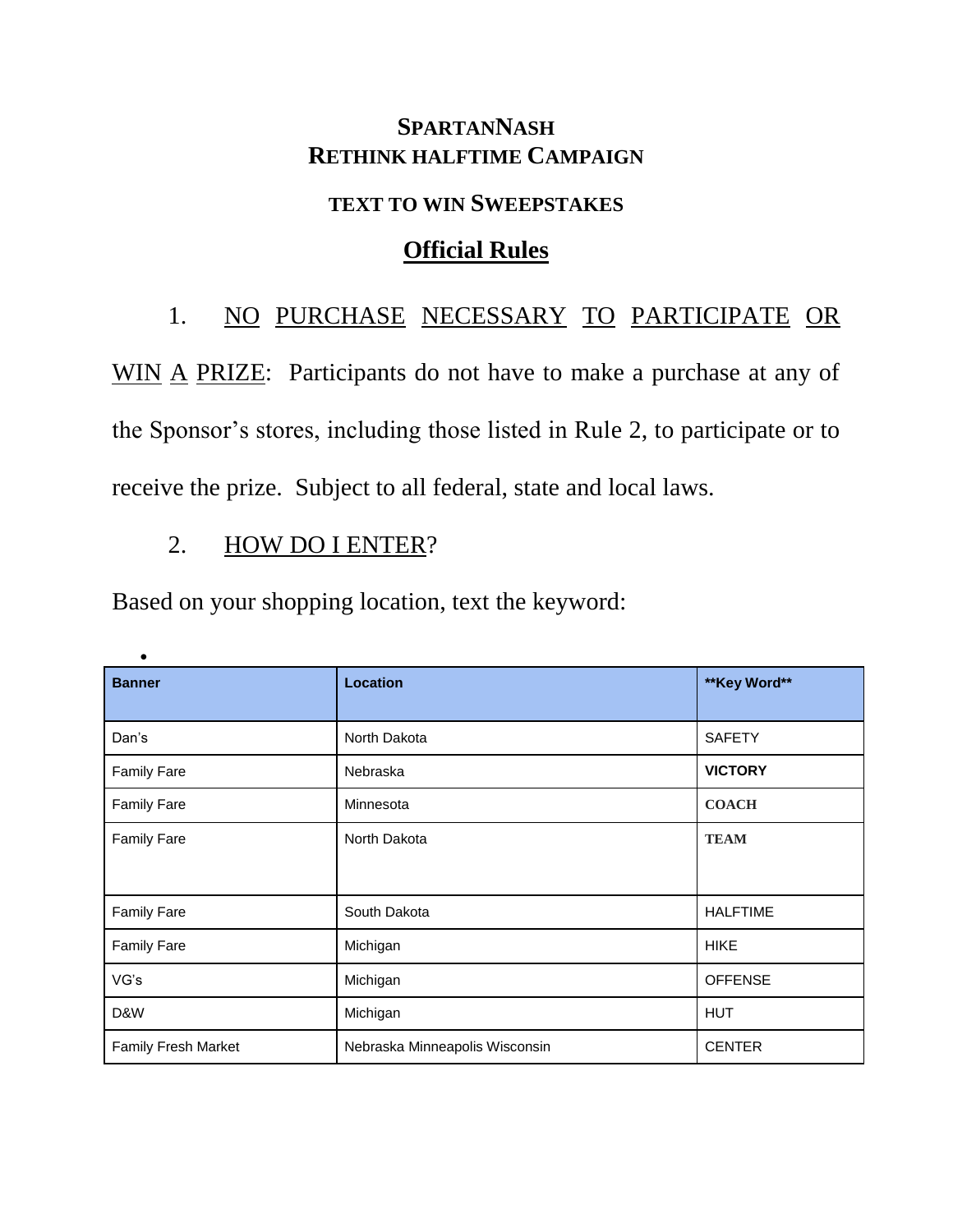to 23065 by sending a text message from your mobile phone or other text messaging capable device ("Mobile Device") to the number obtained on the signs in stores, stores web addresses, and stores social media account starting on January 14, 2018 at 12:00am Eastern Daylight Savings Time ("EDST") ending February 3, 2018 by 11:59am EDST. Entrants must have a text messaging two-way capable Mobile Device and digital service in order to enter. Entrants who successfully submit a Text Entry will be sent a text message that confirms their entry into the Sweepstakes. Visit the stores, web addresses, and social sites as often as possible, but Text Entries will be limited to one (1) successful Text Entry per person/mobile phone (regardless of whether one (1) person has more than one (1) Mobile Device or more than one (1) person use the same Mobile Device). Text Entries in excess of one (1) will be void and disqualified. Entrants entering by Text Entry will be charged standard text messaging rates for text messages sent and received from their Mobile Device according to the terms and conditions in their carrier's wireless calling or data rate plan. Entrants should consult their wireless provider's pricing plans. Sponsor is not responsible for any charges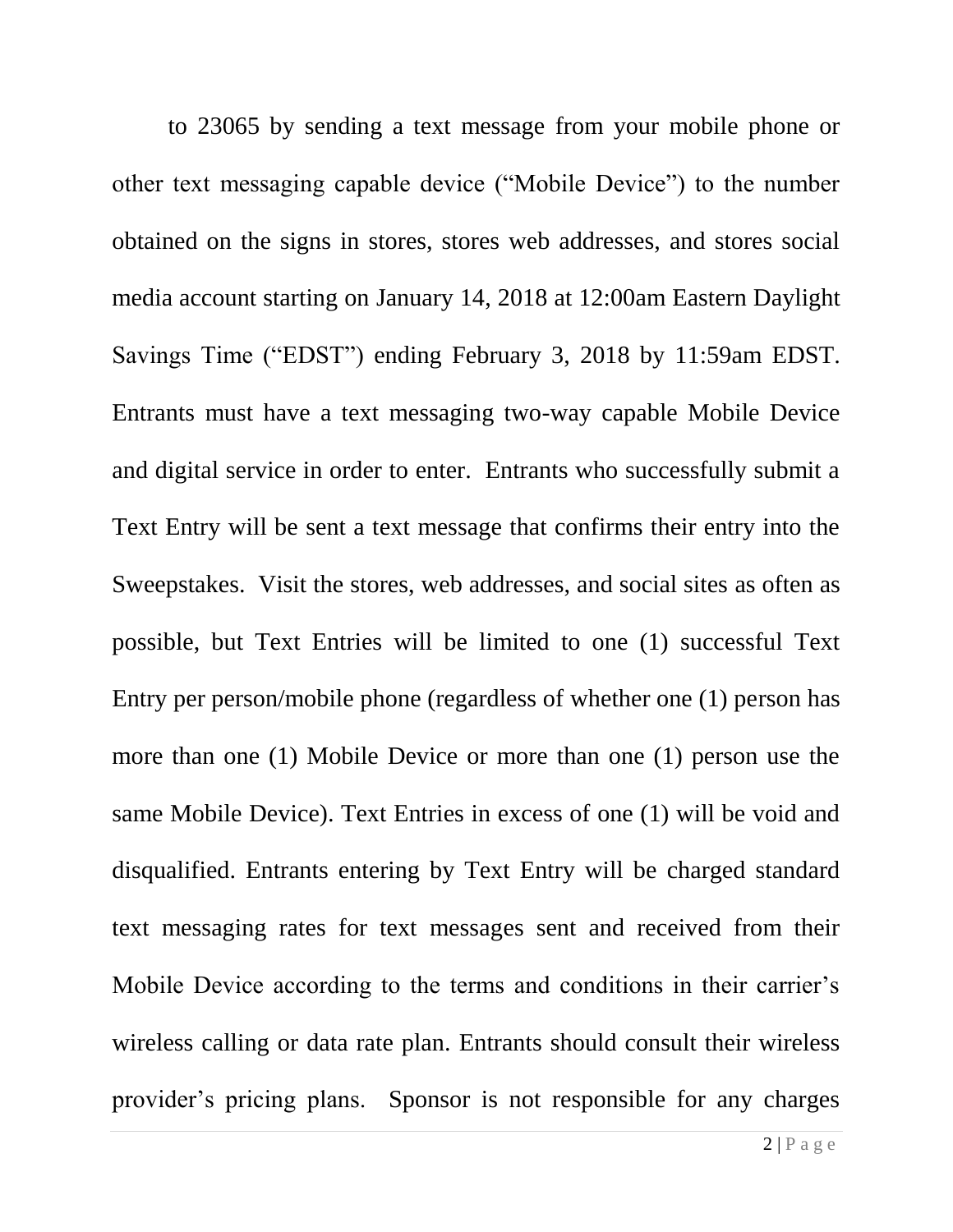from any cellular phone provider made to the entrant. Text messaging and wireless service are not available in all areas. Sponsor reserves the right in its sole discretion to disqualify any Text Entry at any time which in Sponsor's opinion does not comply with these Rules. Use of any automated entry device, software or any other conduct that impedes the integrity of the Sweepstakes is prohibited. All Text Entries become the property of Sponsor and will not be returned. Entrant represents and warrants that they have not purchased any Mobile Device or text messaging service in order to submit a Text Entry or to participate in and/or enter the Sweepstakes.

3. HOW DO I WIN? Winner will be selected in a random drawing to be held on or after February 4, 2018 from among all entries received. You do not need to be present in store to win. Potential winners will be notified after the drawing by a SpartanNash representative by regular mail, telephone or e-mail at the postal address/phone number/e-mail address provided with entry. Actual means of notification to be determined by Sponsor at its sole discretion. If a potential prize winner is unable to be reached within two (2) days of the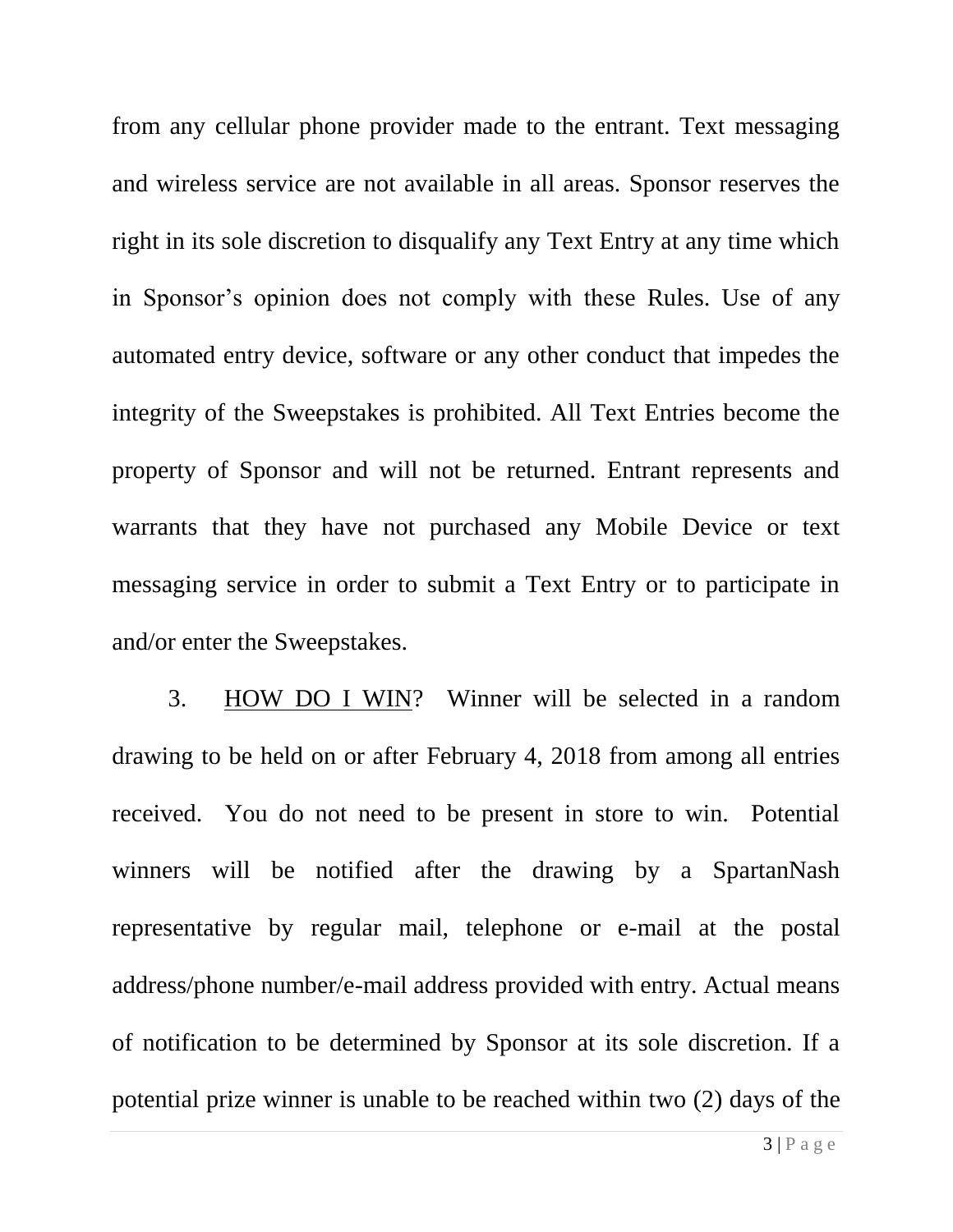first contact attempt, or refuses to accept the prize, the potential winner will be disqualified and an alternate winner will be selected. Each entrant who receives a winning notification will be deemed a potential winner, pending verification of the entrant's eligibility and compliance with these Official Rules, as determined by Sponsor in its sole discretion. By participating, participants and winners release Sponsor, its parent, subsidiaries and affiliates and the officers, directors, employees and agents of each from any and all liability of any kind for any loss, harm, damage, personal injury and/or death arising out of participation in this Sweepstakes and/or the acceptance, use or misuse of the prize. Participation constitutes entrant's full and unconditional agreement to these Official Rules and Sponsor's decisions and interpretations, which are final and binding in all matters related to the Promotion. All federal, state and local taxes, if any and any other expenses on the receipt and use of the prize are solely the winner's responsibility. Sponsor reserves the right, at its sole discretion, to cancel, terminate or suspend this Sweepstakes should an unauthorized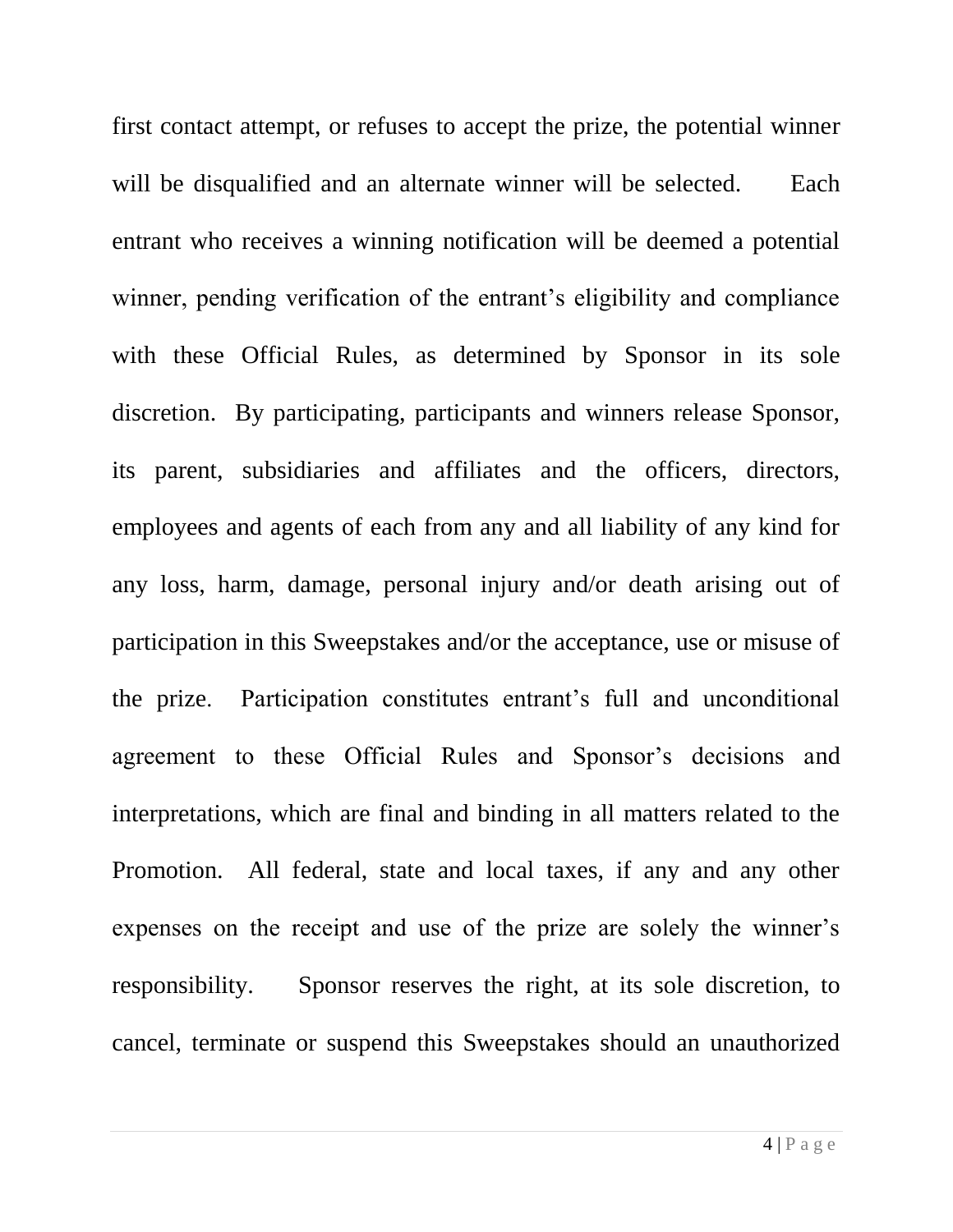intervention or other cause beyond its control affect the administration, proper play or conduct of the Sweepstakes.

4. WHAT CAN I WIN? One (1) prize recipient will receive a 50" TV. Approximate retail value (ARV): \$350.00. Delivery of prize, which will be sent by the Sponsor, requires a street (U.S. Mail) address. The total number of prizes will not exceed the number of prizes set forth above. All prizes will be awarded provided there are a sufficient number of eligible winners. Prizes that are unclaimed, unredeemed or returned as undeliverable may not be awarded. If, for any reason, more prize notifications are sent (or more claims are received) than the number of prizes offered, as set forth in these Official Rules, Sponsor reserves the right to award the intended number of prizes through a random drawing from among all eligible prize claims received. Limit of one (1) prize per person/household. No prize substitution or exchange will be allowed, except by Sponsor, who reserves the right to substitute a prize of equal or greater value in case of unavailability of a prize or force majeure. An entrant is not a winner of any prize, even if the Promotion should so indicate, unless and until entrant's eligibility has been verified and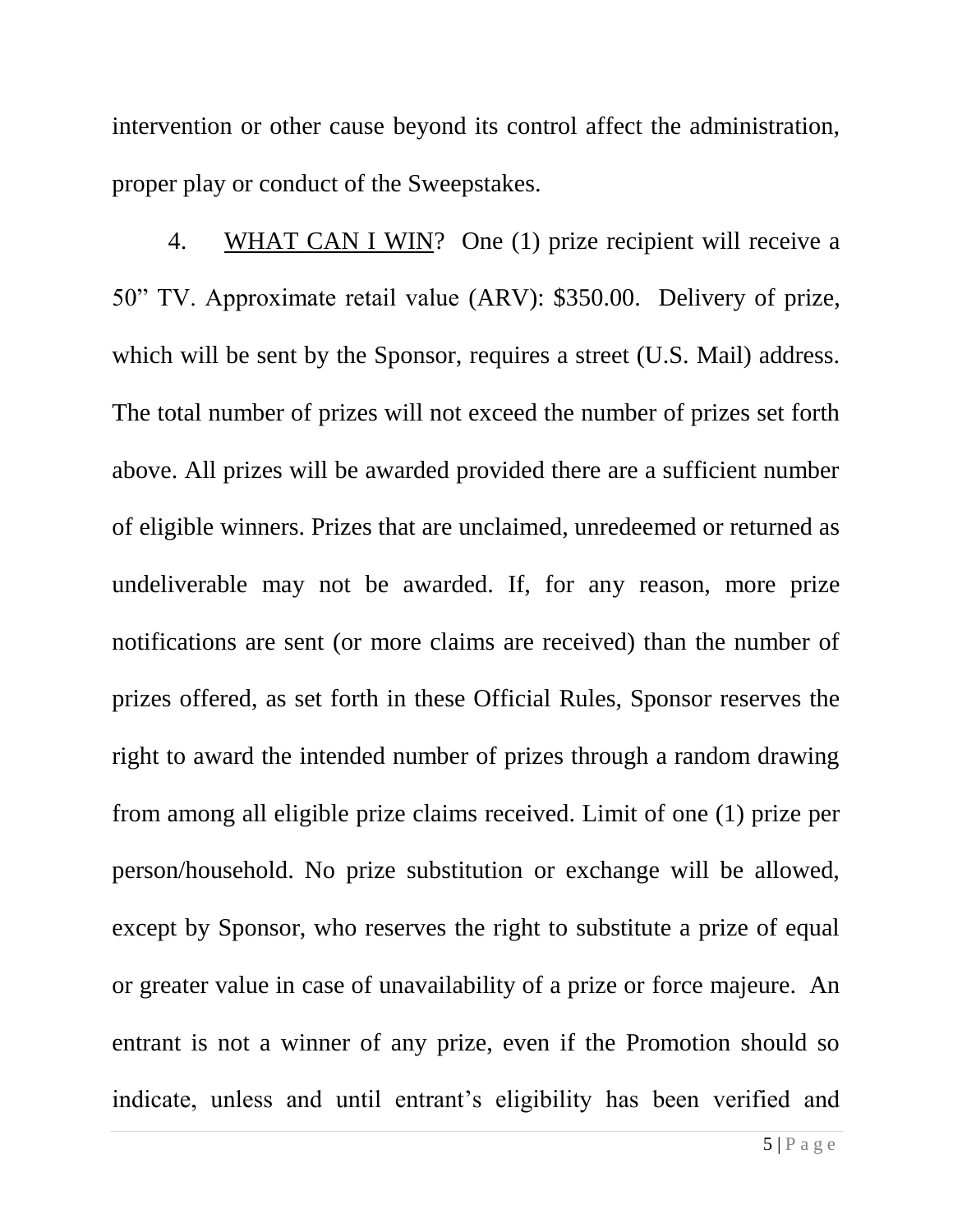entrant has been notified that verification is complete. Sponsor will not accept any other evidence of winning in lieu of its validation process. Any entries that occurs after the system has failed for any reason is deemed a defective play, is void, and will not be honored. Participants who do not comply with these Official Rules or attempt to interfere with this Sweepstakes in any way shall be disqualified.

5. AM I ELIGIBLE? The drawing is open only to residents of Michigan, Minnesota, Nebraska, Iowa, Wisconsin, South Dakota, and North Dakota who are at least eighteen (18) years old (19 for Nebraska) at the time of entry. Employees (and their families, and members of their households, whether or not related) of SpartanNash, its affiliated companies and the competitors of each are not eligible to receive the prize. To learn the identity of prize recipients (available after February 4, 2018), send a self-addressed, stamped envelope to: c/o SpartanNash 850 76th St SW PO Box 8700, Grand Rapids, MI 49518-8700. All requests must be received by February 28, 2018.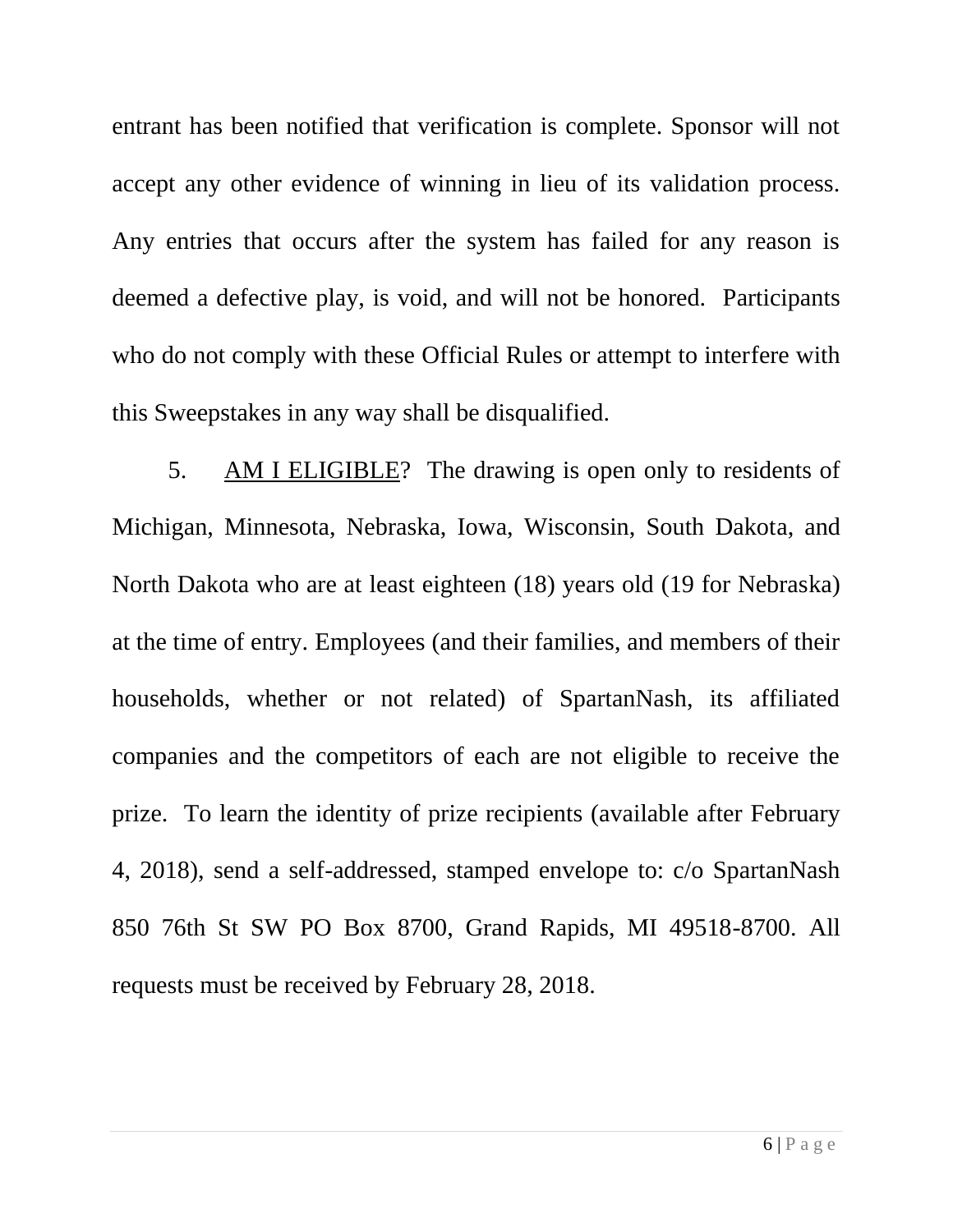6. WHAT ARE MY ODDS OF WINNING? Odds of being selected in the random drawing will be determined by the number of entries received.

7. PUBLICITY RIGHTS: By participating in the Promotion and/or accepting a prize, each entrant agrees to allow Sponsor and Sponsor's designee the perpetual right to use his/her name, biographical information, photos and likeness, voice recording, video images and all related footage, and statements for Promotion, trade, commercial, advertising and publicity purposes, at any time or times, in all media now known or hereafter discovered worldwide, including but not limited to television (including live television), radio, and the Internet, without notice, review or approval and without additional compensation except where prohibited by law.

8. HOW ARE DISPUTES RESOLVED? Each participant agrees that: (1) any and all disputes, claims, and causes of action arising out of or in connection with this Sweepstakes, or any prize awarded, shall be resolved individually, without resort to any form of class action, and any judicial proceeding shall take place in a federal or state court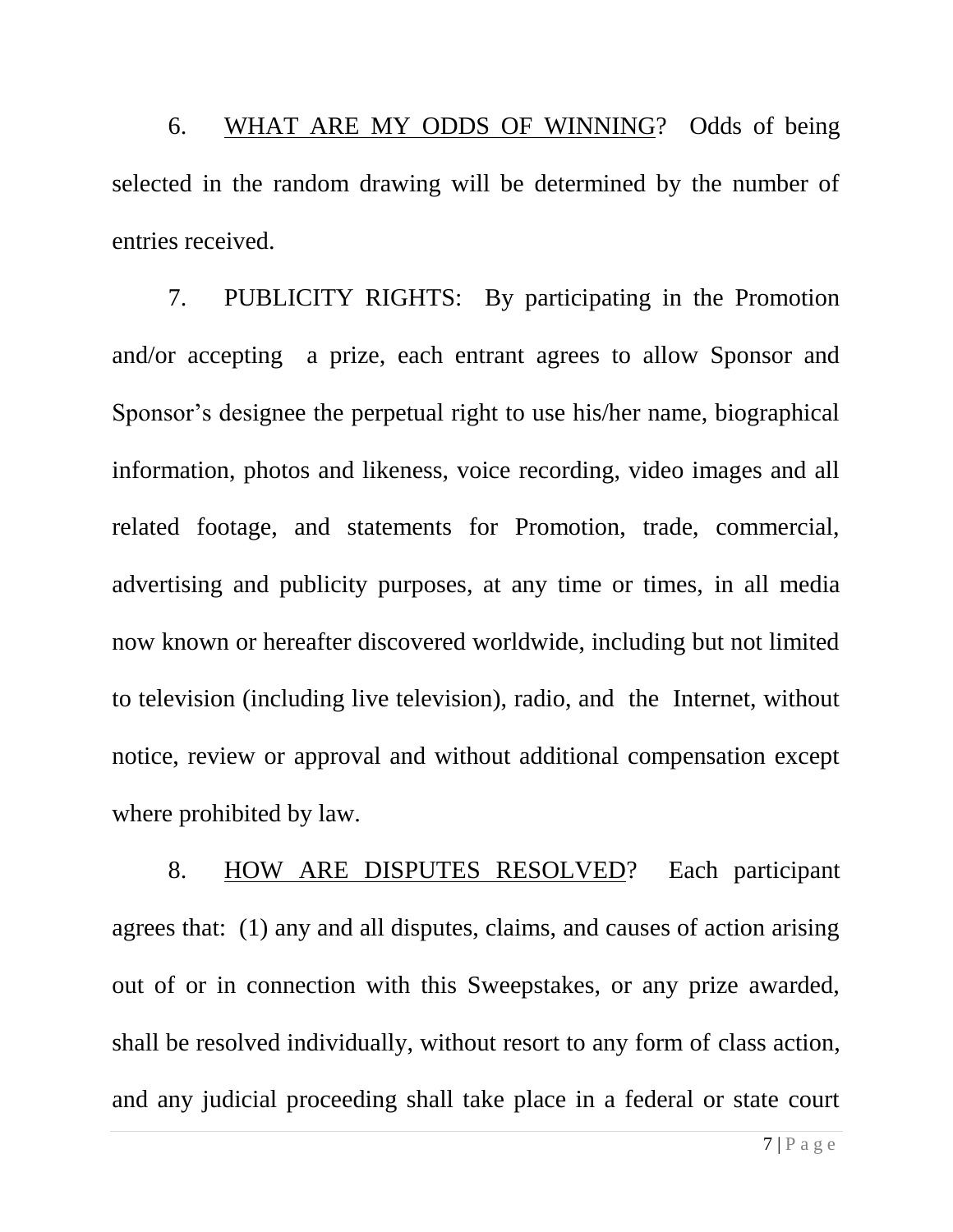within the State of Michigan, (2) any and all claims, judgments, and awards shall be limited to actual out-of-pocket costs incurred, including costs associated with entering this promotion, but in no event attorneys' fees; and (3) under no circumstances will a participant be permitted to obtain awards for, and each participant hereby waives all rights to claim punitive, incidental, or consequential damages, any other damages other than actual out-of-pocket expenses, and any and all rights to have damages multiplied or otherwise increased. All issues and questions concerning the construction, validity, interpretation and enforceability of these Official Rules, or the rights and obligations of participants and the Sponsor in connection with the Sweepstakes, shall be governed by and construed in accordance with the laws of the State of Michigan without giving effect to any choice of law or conflict of law rules or provisions (whether the State of Michigan or any other jurisdiction) that would cause the application of the laws of any jurisdiction other than the State of Michigan.

9. DATA PRIVACY: Information participants provide to Sponsor will be used to communicate with participants in relation to this